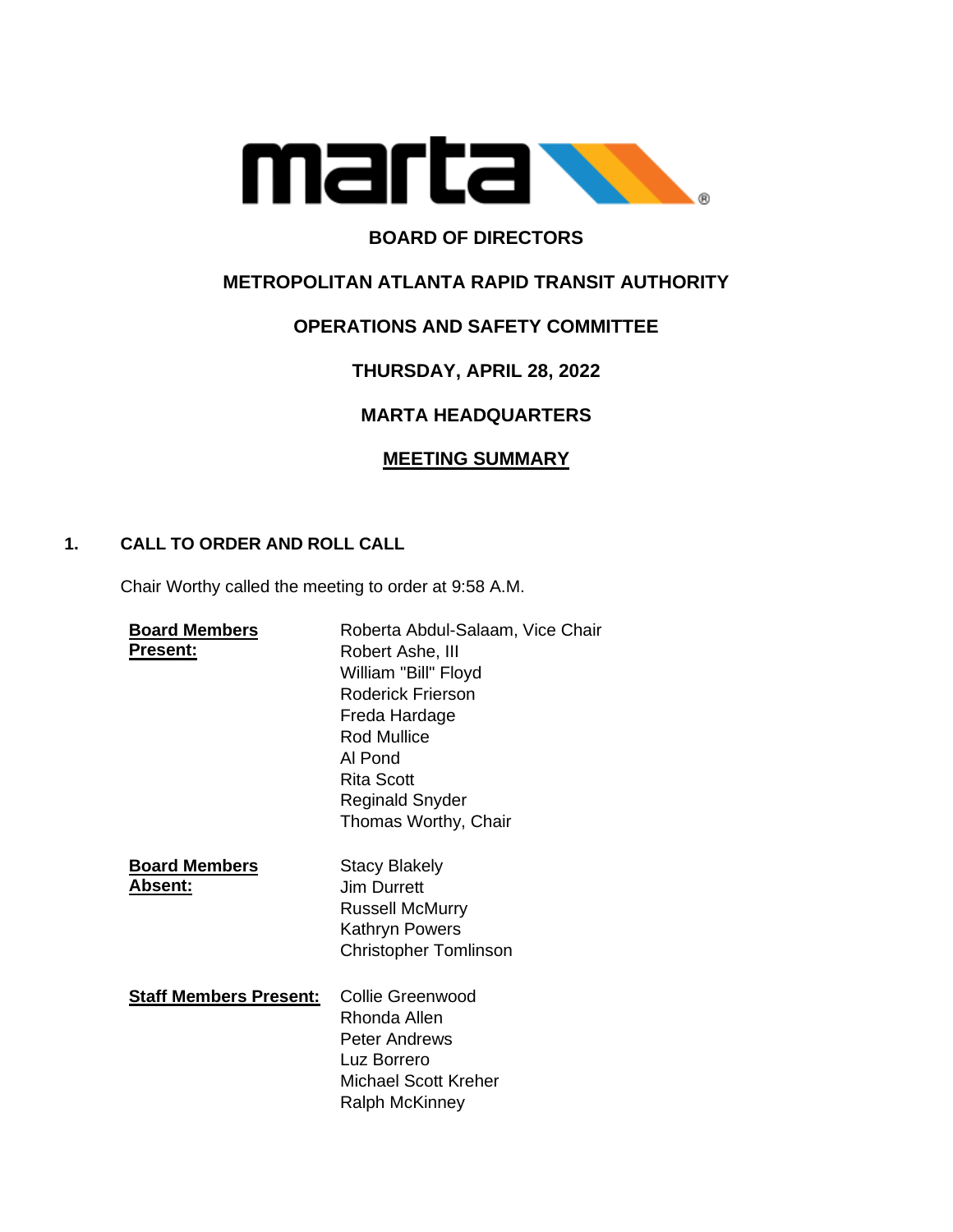Manjeet Ranu Raj Srinath George Wright

### **Also in Attendance:**

Justice Leah Ward Sears, Phyllis Bryant, Kenya Hammond, Jacqueline Holland, Tyrene Huff, Connie Krisak, Keri Lee, Gena Major, Douglas Miller, Paula Nash, Lee Nelson, MARTA Police Officer, Amy Shumate, Roosevelt Stripling and Sean Thomas

#### **2. APPROVAL OF THE MINUTES**

#### **Minutes from March 31, 2022 Operations and Planning Committee**

Approval of Minutes from March 31, 2022 Operations and Planning Committee. On a motion by Board Member Mullice, seconded by Board Member Hardage, the motion passed by a vote of 8 to 0 with 8 members present.

#### **3. RESOLUTIONS**

#### **Procurement of Controls Systems Upgrades of the NSH USA Corporation-Stanray Wheel Truing Machines, RFPP P49916**

Approval of the Resolution Authorizing the Award of a Single Source Contract for the Procurement of Controls Systems Upgrades of the NSH USA Corporation-Stanray Wheel Truing Machines, RFPP P49916. On a motion by Board Member Pond, seconded by Board Member Worthy, the resolution passed by a vote of 9 to 0 with 9 members present.

#### **Resolution Authorizing a Modification in Contractual Authorization for Bus Lifts Remanufacturing, B47090**

Approval of the Resolution Authorizing a Modification in Contractual Authorization for Bus Lifts Remanufacturing, B47090. On a motion by Board Member Mullice, seconded by Board Member Ashe, the resolution passed by a vote of 10 to 0 with 10 members present.

#### **Resolution Authorizing a Modification in Contractual Authorization for Eligibility Assessment Services for MARTA Mobility, RFP P46866**

Approval of the Resolution Authorizing a Modification in Contractual Authorization for Eligibility Assessment Services for MARTA Mobility, RFP P46866. On a motion by Board Member Hardage, seconded by Board Member Worthy, the resolution passed by a vote of 8 to 0 with 8 members present.

#### **Resolution Authorizing a Modification in Contractual Authorization for CCure 800 Model 40 Maintenance Support, RFP P47416**

Approval of the Resolution Authorizing a Modification in Contractual Authorization for CCure 800 Model 40 Maintenance Support, RFP P47416. On a motion by Board Member Frierson, seconded by Board Member Mullice, the resolution passed by a vote of 7 to 0 with 7 members present.